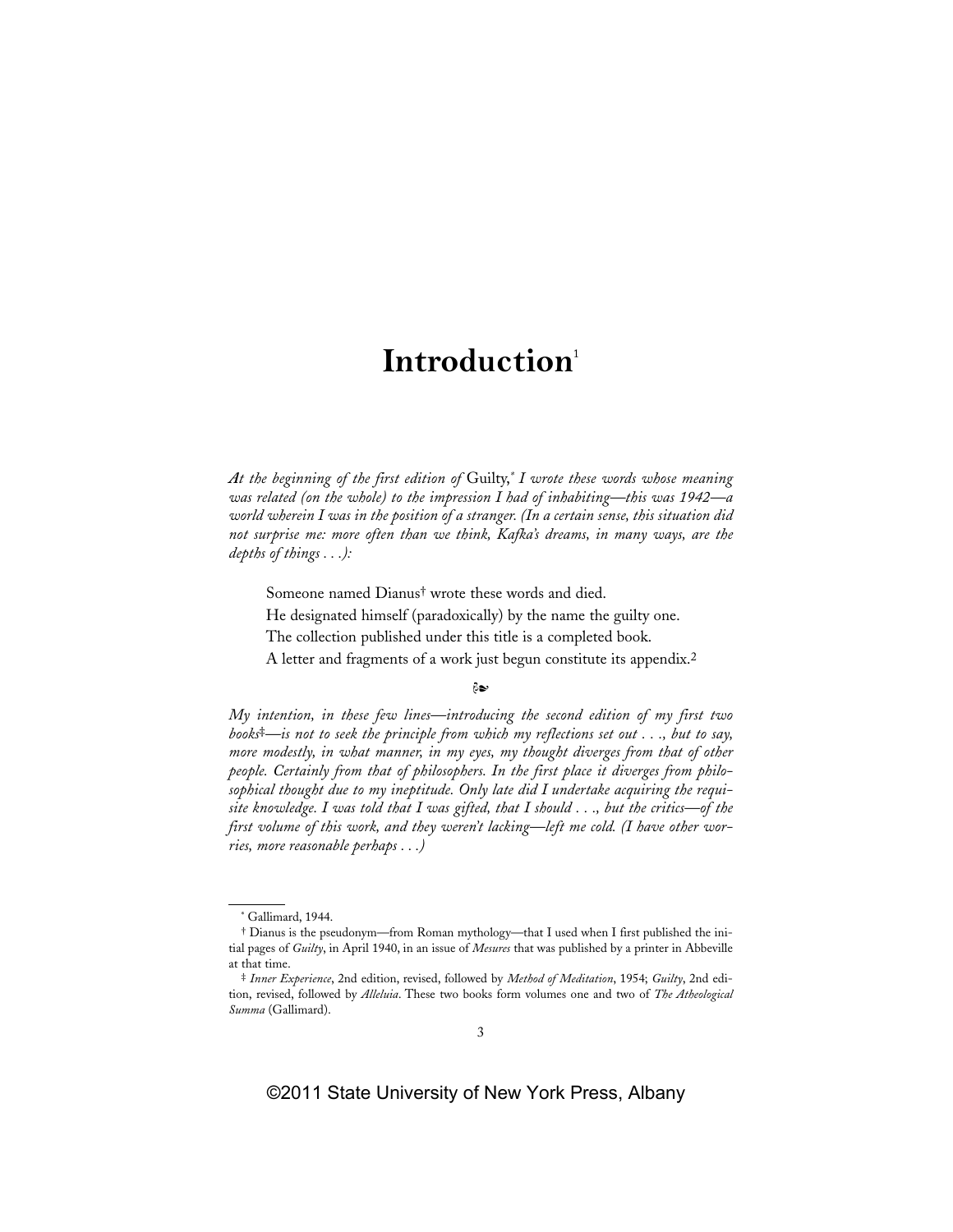## 4 **GUILTY**

*Today I would like to propose the principle explanation for a divergent attitude: I'm afraid. And I never felt charged with revealing truth, each day more clearly. My approach is that of a sick man, or at least that of a breathless, exhausted man. Fear carries me, fear—or horror—of what is at stake in the totality of my thought.*

*The search for truth is not my strong suit (above all, I mean the phraseology that represents it). And I should now put this forward: more than truth, it is fear that I want and that I am seeking: that which opens a dizzying fall, that which attains the unlimited possibility of thought.*

*It seems to me that human thought had two terms: God and the feeling of the absence of God; but God was only the confusion of the SACRED (of the religious) and of REASON (of the utilitarian). It only has a place in a world wherein the confusion of utility and of the sacred becomes the basis of a reassuring movement. God terrifies if he is no longer the same thing as reason (Pascal, Kierkegaard). But if he is no longer the same thing as reason, I am before the absence of god. And this absence being confused with the final appearance of the world—which is no longer utilitarian in any way having nothing to do with future retributions or punishments: in the end, the question poses itself again:*

*- . . . fear . . . yes, fear, which alone reaches the unlimited thought . . . fear, yes, but fear of what . . .? The response fills the universe, fills the universe in me: - . . . evidently, fear of NOTHING . . .*

డి

*Evidently, to the extent that that which makes me afraid in this world is not limited by reason, I must tremble. I must tremble to the extent that the possibility of gambling does not attract me.*

*But, in human terms, the gamble that, by definition, remains open is condemned to loss in the long run . . .*

*Gambling calls into question not only the material results that may possibly come from work but also the results that might come, without work, from gambling. Gambling or fortune. In combat fortune is confused with courage, with strength, but courage, strength are in the end forms of chance. If they can include work, work does not attain its pure form. It is no less true that work, making its contribution, increases the gambler's chances: it increases them to the extent that, in an appropriate way, the gambler is working.*

*But in the end including work in gambling leaves the advantage to work. In the end the contribution of work to gambling cedes entirely to work, gambling then having its place reduced to inevitability.*